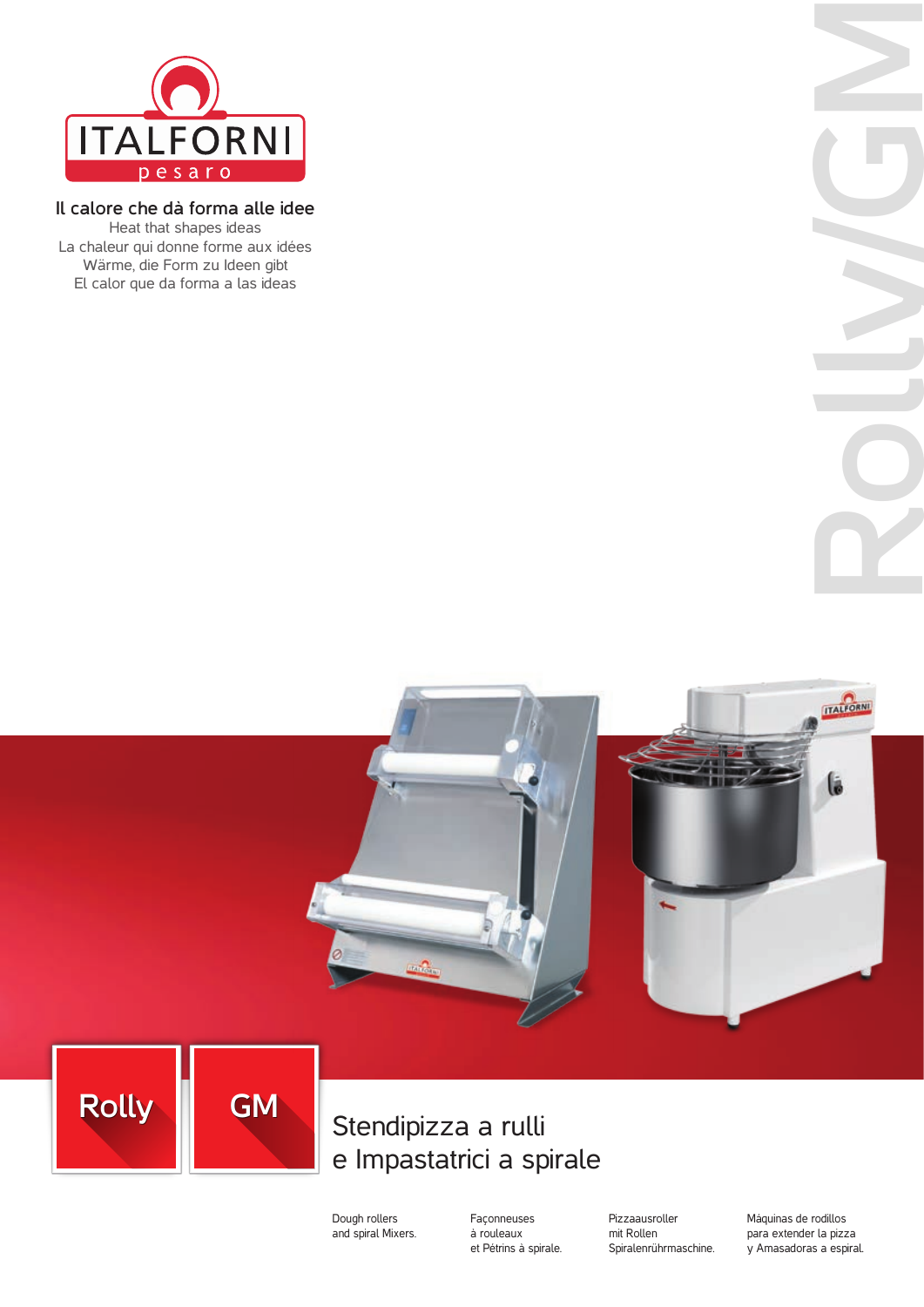

## STENDIPIZZA A RULLI / DOUGH ROLLERS

## R40P



Due coppie di rulli, struttura in acciaio inox, pulsantiera digitale a V. 24, termica salvamotore, comando manuale e a pedale.

*Two couples of rolling-pins, stainless steel frame, digital control panel V24, motor-protector thermal devices, manual and pedal controls.*

*Deux couples de roleaux – structure en acier inox – panneau digital à boutons poussoirs 24 V. – courant termique protègemoteur – commande manuelle et à pédale.*

*Zwei Paar Rollen – aus Edelstahl – digitale Schalttafel 24 V. – Motorenöl – manueller und Pedalantrieb.*

*Dos copias de rodillos – estructura en acero inoxidable – teclado digital a 24 V. – térmico salva motor – control manual y a pedal.*



## R30/40

Due coppie di rulli, struttura in acciaio inox, pulsantiera digitale V. 24, termica salvamotore, predisposti per comando a pedale.

*Two couples of rolling-pins, stainless steel frame, digital control panel V24, motor-protector thermal devices, predisposed with pedal controls.*

*Deux couples de roleaux – structure en acier inox – panneau digital à boutons poussoirs 24 V. – courant termique protège-moteur – prédisposés pour commande à pédale.*

*Zwei Paar Rollen – aus Edelstahl – digitale Schalttafel 24 V. – Motorschutzschalter – vorgesehen für Pedalantrieb.*

*Dos copias de rodillos – estructura en acero inoxidable – teclado digital a 24 V. – térmico salva motor predispuestos para control a pedal.*

# R10/30M

Una coppia di rulli regolabili, struttura interamente in acciaio inox, alberi porta rulli compresi.

*A couple of adjustable rollers, frame entirely in stainless steel, including the roller shafts.*

*Un couple de roleaux réglableaux, structure entièrement en acier inox, arbres porte-rouleaux compris.*

*Ein einstellbare Paar Rollen, Gehäuse vollständig aus Edelstahl, einschließlich der Walzenwellen*

*Una pareja de rodillos regulables, estructura totalmente en acero inoxidable, árboles sujetarodillos incluídos.*

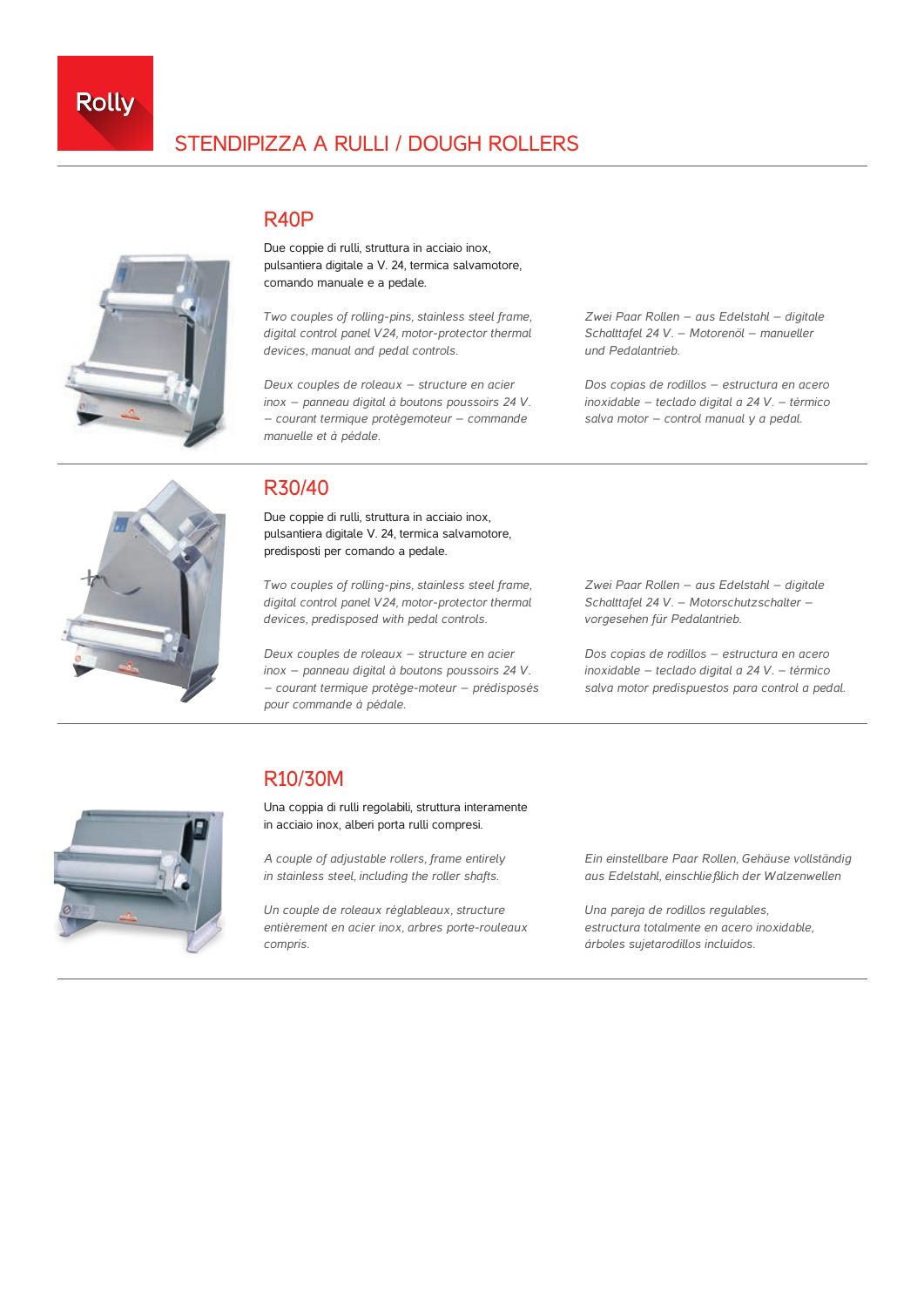## IMPASTATRICI A SPIRALE / SPIRAL DOUGH MIXERS

*Standard equipment: steel construction, white painted. Bowl, bowl protection, spiral and dough-breaker in stainless-steel AISI 304.*

**GMGM**

Dotazioni standard: costruzione in acciaio inox. verniciato bianco. Vasca, coperchio, spirale e spaccapasta in acciaio inox AISI 304*.*

#### GM 8

| Volume vasca/Bowl volume              | 7 lt             |
|---------------------------------------|------------------|
| Capacità di lavoro/Working capacity   | 6 Kg             |
| Potenza/Power                         | 0.5 HP - 0.37 KW |
| Peso/Weight                           | 30 Kg            |
| Dimensioni vasca/Bowl dimension       | mm Ø 240x160 h   |
| Dimensioni esterne/External dimension | mm 290x450x550 h |
| Dimensioni imballo/Packing dimension  | mm 390x520x700 h |



**1 VELOCITÀ / 1 SPEED** MONOFASE 230V SINGLEPHASE 230V

**1 VELOCITÀ / 1 SPEED** MONOFASE 230V O TRIFASE 400V SINGLEPHASE 230V OR THREEPHASE 400V

**2 VELOCITÀ / 2 SPEED** TRIFASE 400V THREEPHASE 400V

#### GM 18

| Volume vasca/Bowl volume              | $21$ It          |
|---------------------------------------|------------------|
| Capacità di lavoro/Working capacity   | 17 Kg            |
| Potenza/Power                         | 1.0 HP - 0.75 KW |
| Peso/Weight                           | 59 Kg            |
| Dimensioni vasca/Bowl dimension       | mm Ø 360x210 h   |
| Dimensioni esterne/External dimension | mm 400x630x700 h |
| Dimensioni imballo/Packing dimension  | mm 450x770x840 h |



**1 VELOCITÀ / 1 SPEED** MONOFASE 230V O TRIFASE 400V SINGLEPHASE 230V OR THREEPHASE 400V

**2 VELOCITÀ / 2 SPEED** TRIFASE 400V THREEPHASE 400V

## GM 25

| Volume vasca/Bowl volume              | 32 lt            |
|---------------------------------------|------------------|
| Capacità di lavoro/Working capacity   | 25 Kg            |
| Potenza/Power                         | 1.5 HP - 1.1 KW  |
| Peso/Weight                           | 82 Kg            |
| Dimensioni vasca/Bowl dimension       | mm Ø 400x260 h   |
| Dimensioni esterne/External dimension | mm 440x680x780 h |
| Dimensioni imballo/Packing dimension  | mm 510x790x930 h |
|                                       |                  |



**1 VELOCITÀ / 1 SPEED** MONOFASE 230V O TRIFASE 400V SINGLEPHASE 230V OR THREEPHASE 400V

**2 VELOCITÀ / 2 SPEED** TRIFASE 400V THREEPHASE 400V

## GM 38

| Volume vasca/Bowl volume              | 41 lt            |
|---------------------------------------|------------------|
| Capacità di lavoro/Working capacity   | 36 Kg            |
| Potenza/Power                         | 2.0 HP - 1.5 KW  |
| Peso/Weight                           | 96 Kg            |
| Dimensioni vasca/Bowl dimension       | mm Ø 450x260 h   |
| Dimensioni esterne/External dimension | mm 495x800x798 h |
| Dimensioni imballo/Packing dimension  | mm 570x850x940 h |